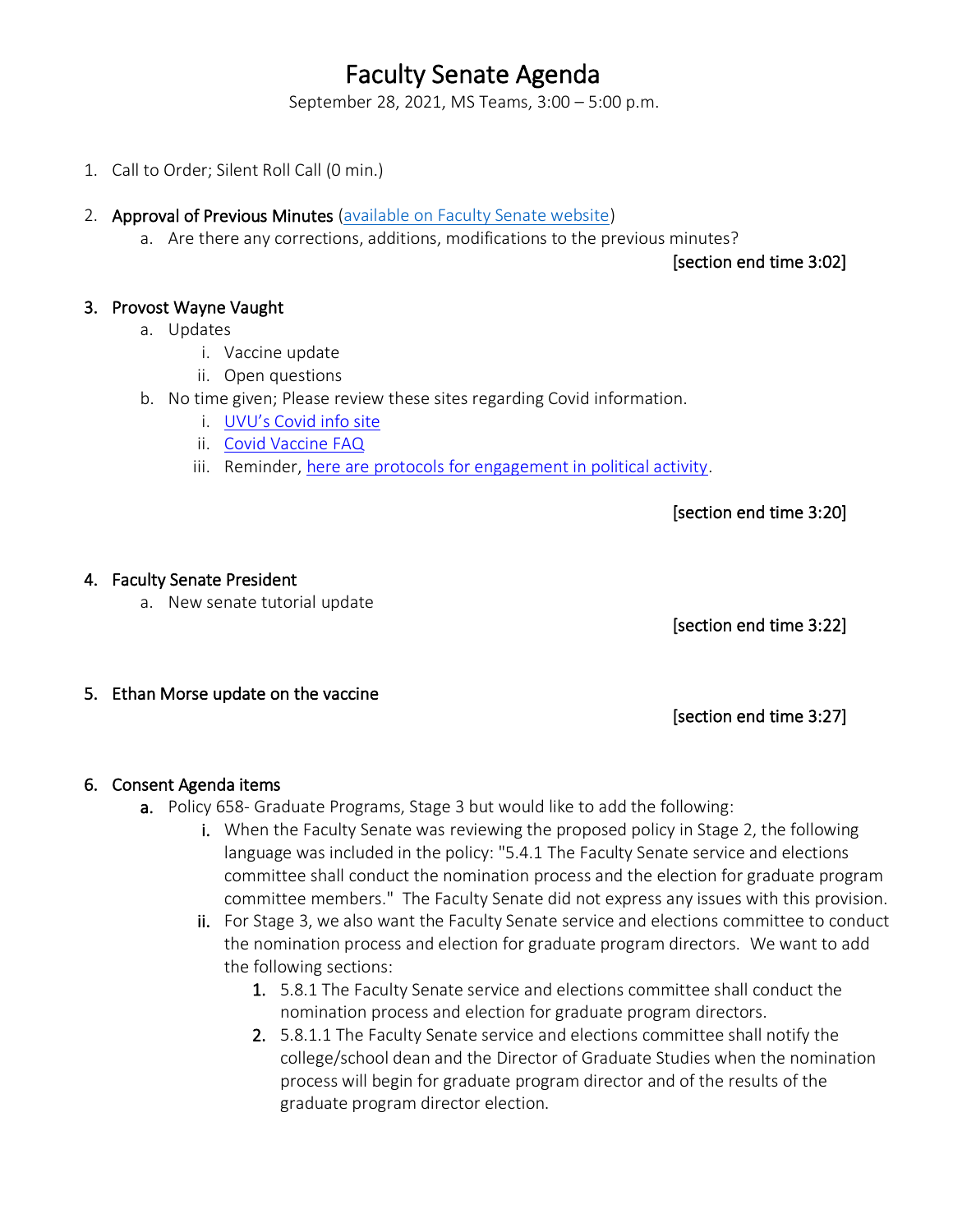- 7. Policy Related Debate Calendar [\(policy debate calendar overview\)](https://drive.google.com/file/d/1qcAYtZh5lFnIa680jE2JKGygThjeMyzK/view?usp=sharing)
	- a. Motion and Vote [\(overview\)](https://drive.google.com/file/d/1qcAYtZh5lFnIa680jE2JKGygThjeMyzK/view?usp=sharing)
		- i. 146 [from Office of Sponsored Programs -](https://policy.uvu.edu/getDisplayFile/5750f1b197e4c89872d95673) Curtis Pendleton
			- 1. [Comments on this policy here.](https://docs.google.com/document/d/14_ydHubTJNAUitDuuVkK3lxiUPokR43D79OhNzIx9YQ/edit?usp=sharing)

### [section end time 3:37]

- ii. 633 Annual Faculty Review –proposed Faculty Performance Evaluation and Feedback (complete rewrite). *With the rewrite of Policy 633 would be the deletion of Policy 638 - Post Tenure Review as it will be covered under Policy 633*
	- 1. The due date is Oct  $1<sup>st</sup>$  and we haven't been able to get the timeline extended so we have to wrap up debate and vote
	- 2. [Current draft of the policy.](https://docs.google.com/document/d/165FcbmotArFpdu0_g9sKkOXZrbr3tDpf/edit?usp=sharing&ouid=107635503930651989069&rtpof=true&sd=true)
	- 3. [Comments](https://docs.google.com/document/d/1DjrzpI2GRJX7SRD1qFvst9jEdFHWbbeZVNF2DHaf1SQ/edit?usp=sharing) on this policy here.

# [section end time 4:00]

- b. Debate
	- i. None
- c. Read and comment [\(overview\)](https://drive.google.com/file/d/1qcAYtZh5lFnIa680jE2JKGygThjeMyzK/view?usp=sharing) introduction
	- i. [Policy 133:](https://policy.uvu.edu/getDisplayFile/5e4c0b37430850e60b456342) Compliance with Government Records Access and Management Act
		- 1. Steward: Jacob Atkin
		- 2. Comment documen[t here](https://docs.google.com/document/d/1XP4Kt6ERrtKzdSrTQneg2JCwKJY6UIWpyMGrYM0TBM4/edit?usp=sharing) (Comments due on Oct 10<sup>th</sup>).

# [section end time 4:10]

- d. Policies moving to stages 3 or  $4 -$ *No time allocated, update only. Can provide public comments but past senate comments.*
- e. Policy proposals, Policies Entering Stage 1, or other Policy Related
	- i. Temporary Emergency Revision of 632
		- 1. President Tuminez has asked us to complete a Temporary Emergency Revision of Policy 632: Assignment and Advancement in Academic Rank. While we are planning a major re-write of this policy, the President is anxious to have minimum requirements for the rank advancement portfolio in place in policy. Currently, only a CV and letter of application are required in Policy 632, so the requirements in Policy 637: Faculty Tenure have become the default. The Temporary Emergency revision will codify those requirements in Policy 632. It will also similarly clarify the processes for review of portfolios and for the creation and approval of department rank advancement criteria, also outlined in Policy 637 but not in Policy 632. Please review the executive summary for this temporary emergency policy revision and submit your feedback by October 10<sup>th</sup>
		- 2. [Policy 632 Executive Summary](https://uvu365-my.sharepoint.com/:w:/g/personal/10485222_uvu_edu/Ect-vqQv2MJDlA6uiL1SRx8BB3T-vK-gpGBeSy5EJqlSiw?e=ydZe80) | [Feedback](https://docs.google.com/document/d/1qe2-dOr60h0z2gveWjDnzt9PSwv28w6LpmOdrIhanCE/edit?usp=sharing)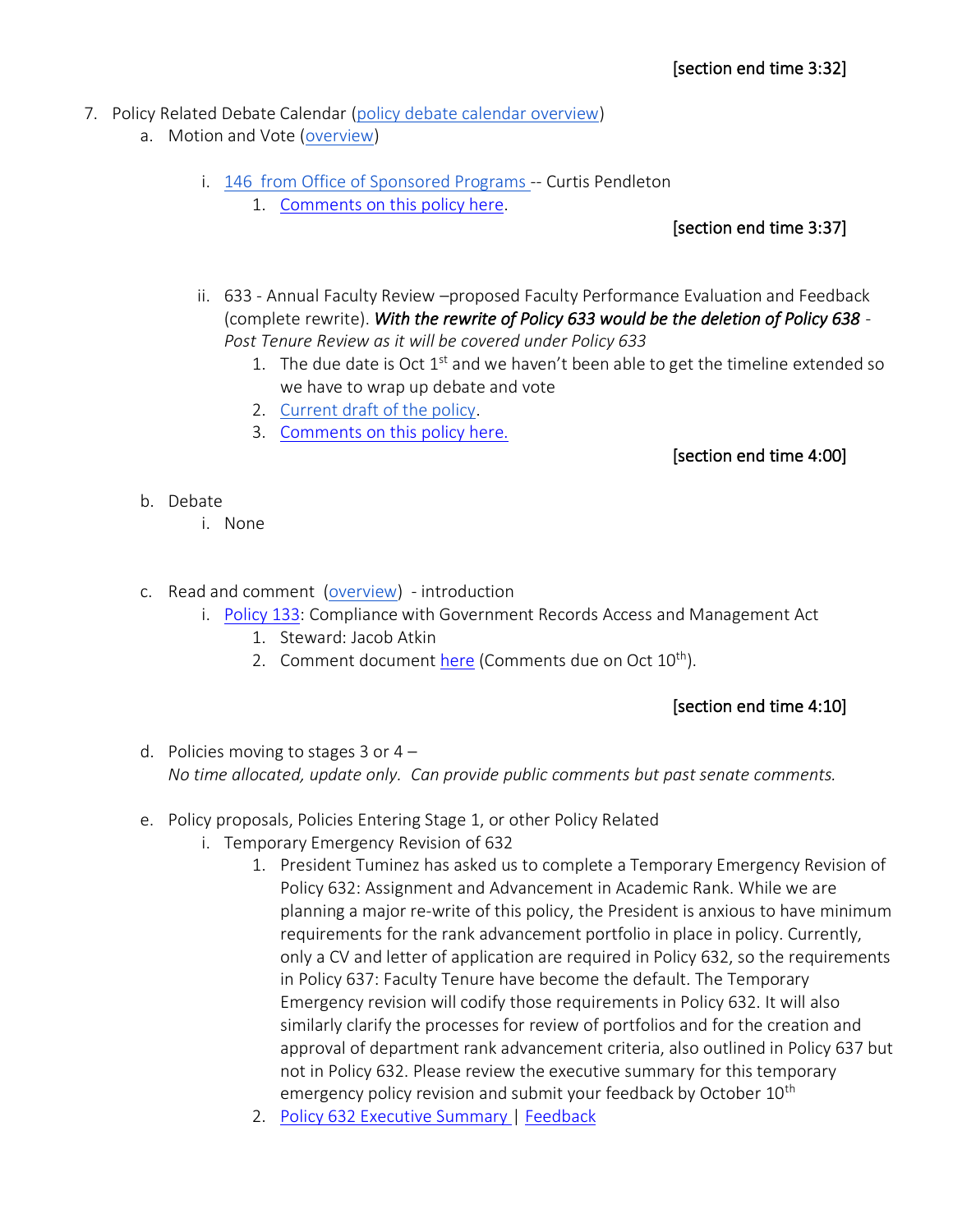- ii. Policy 646: Faculty Appeals for Retention, Tenure, and Promotion is nearing entry to Stage 2 and we want to get faculty feedback prior to that to ensure that we can get the policy done this fall. Please review the policy draft and submit your feedback by October 10th.
	- 1. [Policy 646 Stage 1 Draft](https://uvu365-my.sharepoint.com/:w:/g/personal/10485222_uvu_edu/EfWHVUrcvKRDgsEa2UB65X4B7VmES26k2uciyWhqu0vKzQ?e=ELeq9f) | [Feedback](https://docs.google.com/document/d/1LPmlYwXEtRtEN1pXn3nhu-2LADcS9mNqCBSxulldzDs/edit?usp=sharing)

### [section end time 4:20]

- 8. Non-policy Related Action Calendar [\(non-policy debate calendar overview\)](https://docs.google.com/document/d/1zrPy0Fn9xcOhidd1XMgo1opj-lYb_9aTvLKg_NI1eLA/edit?usp=sharing)
	- a. Feedback requested
		- i. none
	- b. Updates on Non-policy Actions (as voted on by Senate) [\(overview\)](https://docs.google.com/document/d/1zrPy0Fn9xcOhidd1XMgo1opj-lYb_9aTvLKg_NI1eLA/edit#bookmark=id.20s1i57f673d) [no time given] i. none
	- c. Discuss Next Steps (and, as necessary, Vote on) Senate-Directed Action [\(overview\)](https://docs.google.com/document/d/1zrPy0Fn9xcOhidd1XMgo1opj-lYb_9aTvLKg_NI1eLA/edit#bookmark=id.1turi862unvt) i. None
	- d. Updates from proposals approved and being investigated (information items)
	- e. Incoming Proposals and Proposal Next Steps *Note: Senators must vote to entertain further discussion or action on incoming proposals. With a majority vote to further entertain the proposal, Senators must then propose and vote on how to pursue the proposal.*
		- i. None

## [section end time 4:20]

- 9. Retention, Tenure, Promotion, & Appeals committee update
	- a. Suzy has created an overall strategic plan for RTP@UVU. Given that RTP is an extremely important faculty function, please review the plan and strategic actions and submit your feedback by October 10th. [RTP Strategic Plan](https://uvu365-my.sharepoint.com/:f:/g/personal/10485222_uvu_edu/EsCO9wrgVvBDkW8xHaDU9csB-YaWkIfuC8d_vfWDbSTqSw?e=NMDJBe) | [Feedback](https://docs.google.com/document/d/1rXQzudV4jZLXtE0cuR1MHB8ePS-Vkxye_bUicbcU5KQ/edit?usp=sharing)
	- b. We have a new website for RTP as part of the Faculty Senate website. While it is not yet complete – we plan to add sections for an FAQ, information about digital portfolios, training modules, etc. We would like to get your feedback on the current iteration. Please visit the [website](https://www.uvu.edu/facsenate/rtp/index.html) and provide your [feedback.](https://docs.google.com/document/d/1_5v8BklCe9MumERul8MCyg4OjMnNez9HM6c5OKS7ChU/edit)
	- c. As part of this website, we are also collecting faculty questions about RTP to create an FAQ page. Please submit your questions on the form below and invite your faculty to do the same. [RTP FAQ Question Form](https://docs.google.com/document/d/1yVHYbn8SnKov6HyY5_-_M3m_fBoDgGD6XX0-NEnlK6E/edit?usp=sharing)
	- d. Suzy, Kat, and Nizhone have created a draft of a page about SRIs, including a statement about the use of SRIs for faculty evaluation (largely copied from the new RTP website), strategies for increasing response rates, and sample language you might use to discuss SRIs with your students. Please read the [document](https://docs.google.com/document/d/13Knurv98IwWM85rlvFPdwwG4yU1PzYw9/edit) and provide [feedback.](https://docs.google.com/document/d/1sr8WidmCO9Ir6lIaNW1CW4AcoLKVajILxWYoXj4R7hE/edit)